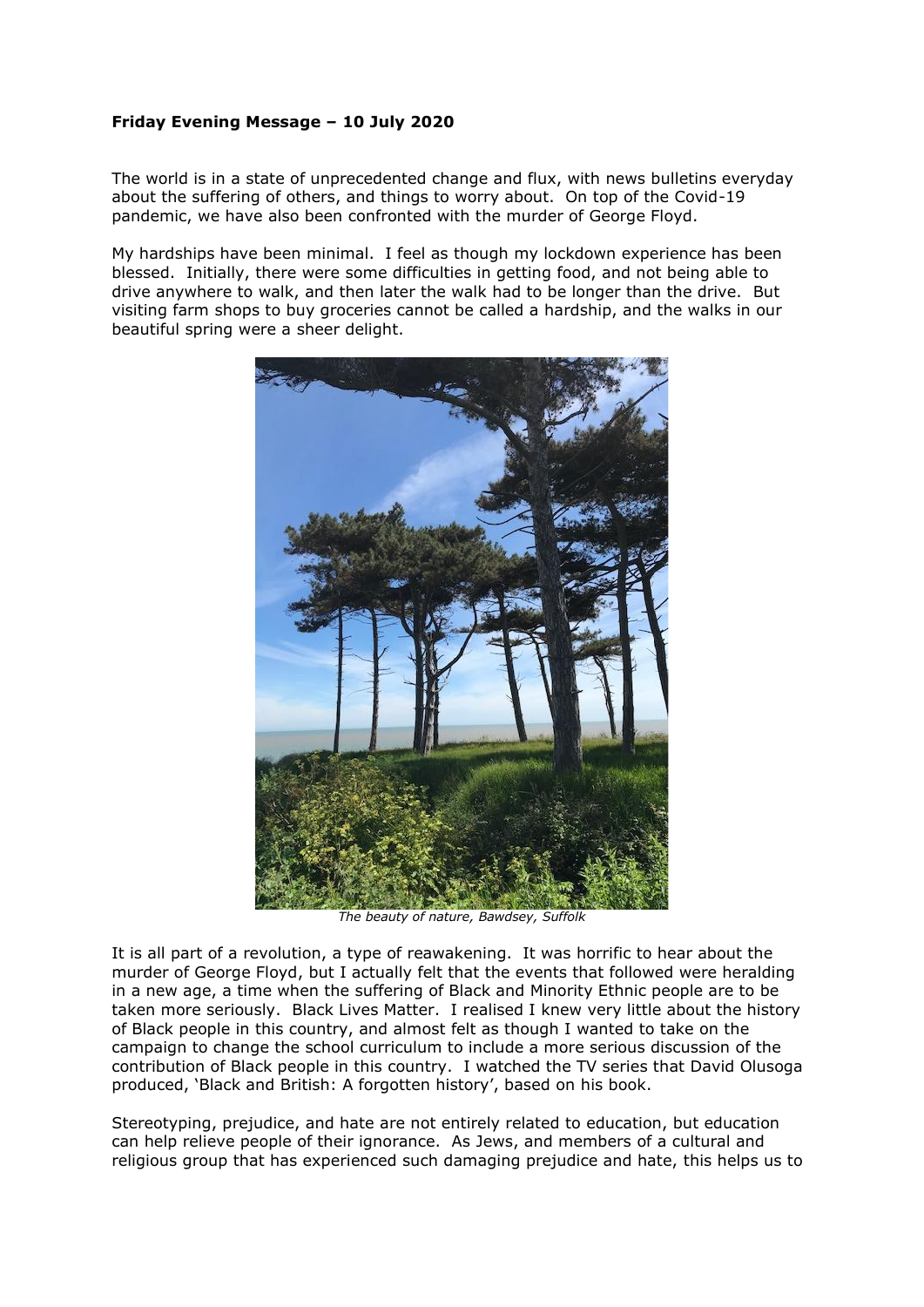appreciate that the narrative needs to change and BAME people given more dignity, more acknowledgement of their strengths, skills and contributions to our community.

There has also been the reawakening of awareness about what matters and who matters. Initially, the forced separation from loved family and friends helped me to realise how important they are to me; I experienced a deep sense of sadness at not being able to meet up and desperate to do so on Zoom. I have felt grateful for the virtual Seder and Shabbat services and online family gatherings. I had a 70<sup>th</sup> birthday celebration online, and it was not a second-rate experience. It was truly celebratory. I attended Limmud online and the LJ Biennial too.



*An ancient tree, Freston Wood, Suffolk*

We have come to appreciate the role of key workers more and seen how much we depend on their steadfast commitment to our wellbeing and keeping us alive, sometimes at the cost of their own life. It is all very humbling, with the attention away from media personalities and directed towards staff on Covid-19 wards, cleaners, nurses, doctors, and staff in supermarkets. As we move out of lockdown, I am sure we can remember the intensity of daily news bulletins with ever higher numbers, the weekly clapping for NHS workers resounding along the street, bringing us all together, and the surge in volunteers reaching out to the more vulnerable members of our community. Compassion and kindness have been seen in bucketloads. People reaching out to others, despite the requirement to socially distance. I must not forget to mention the limelight given to statisticians and epidemiologists, those most sober of professions. Never thought of as being glamorous, but now it is appreciated how important they are.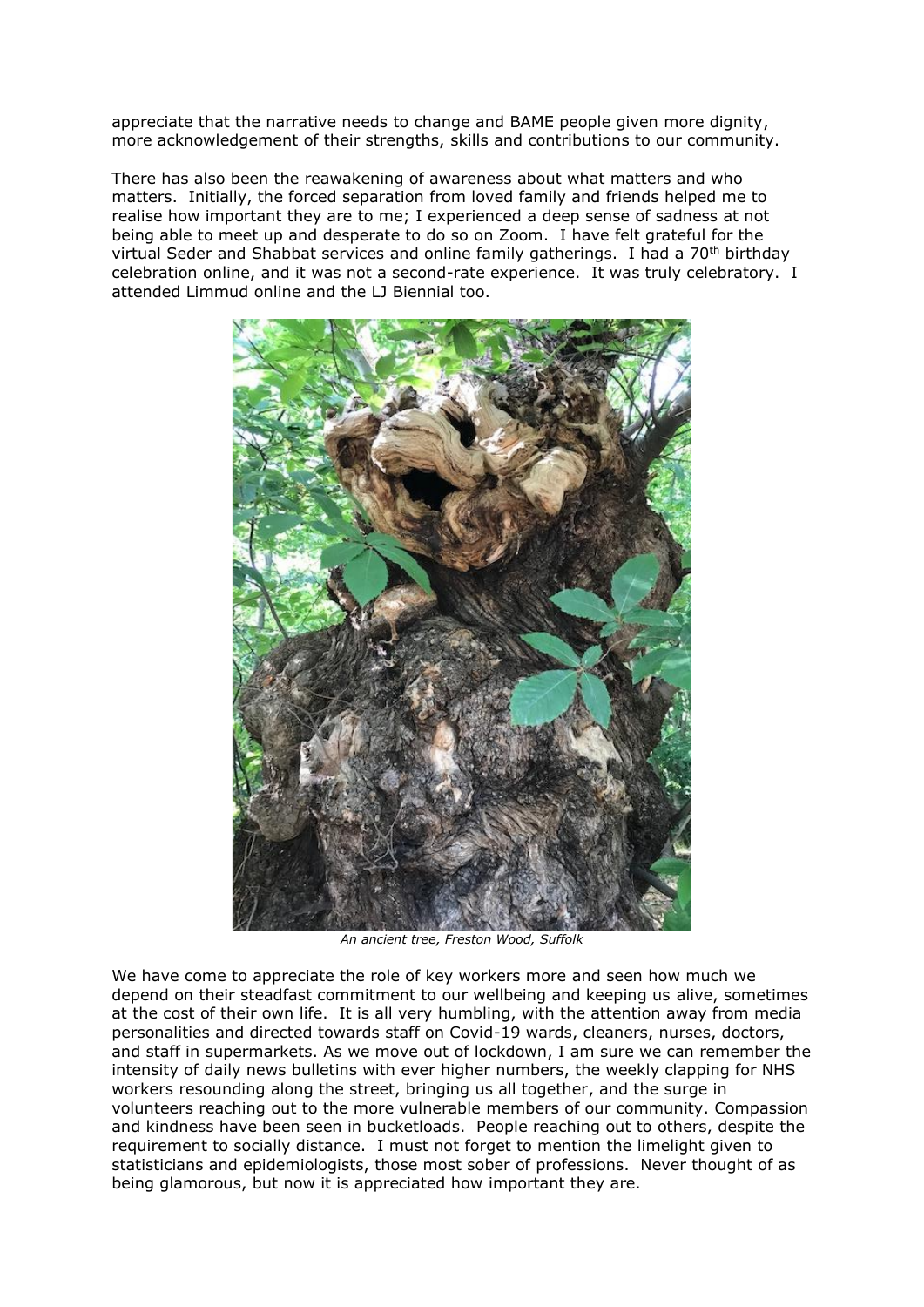Lockdown has been a time of reflection, as though I am on a retreat, with walls around me, beyond which there is anxiety about the outside world. This retreat has also been a time of online opportunity: enjoying events and recordings, playing music; even attended a yoga retreat and a Tango course (instrumental, not dancing).

Empty days, with no structure. A breeding ground for mental health problems, a time when anxiety can be heightened as the future is so unsure, and we are unsure that the world will reconstruct in the way we knew before. Indeed, would we want this?



*An unspoilt coastline, Bawdsey, Suffolk*

The news producing industry continues to bombard us with new things to worry about, the threat of unemployment for people of working age, a recession. I have my balm,